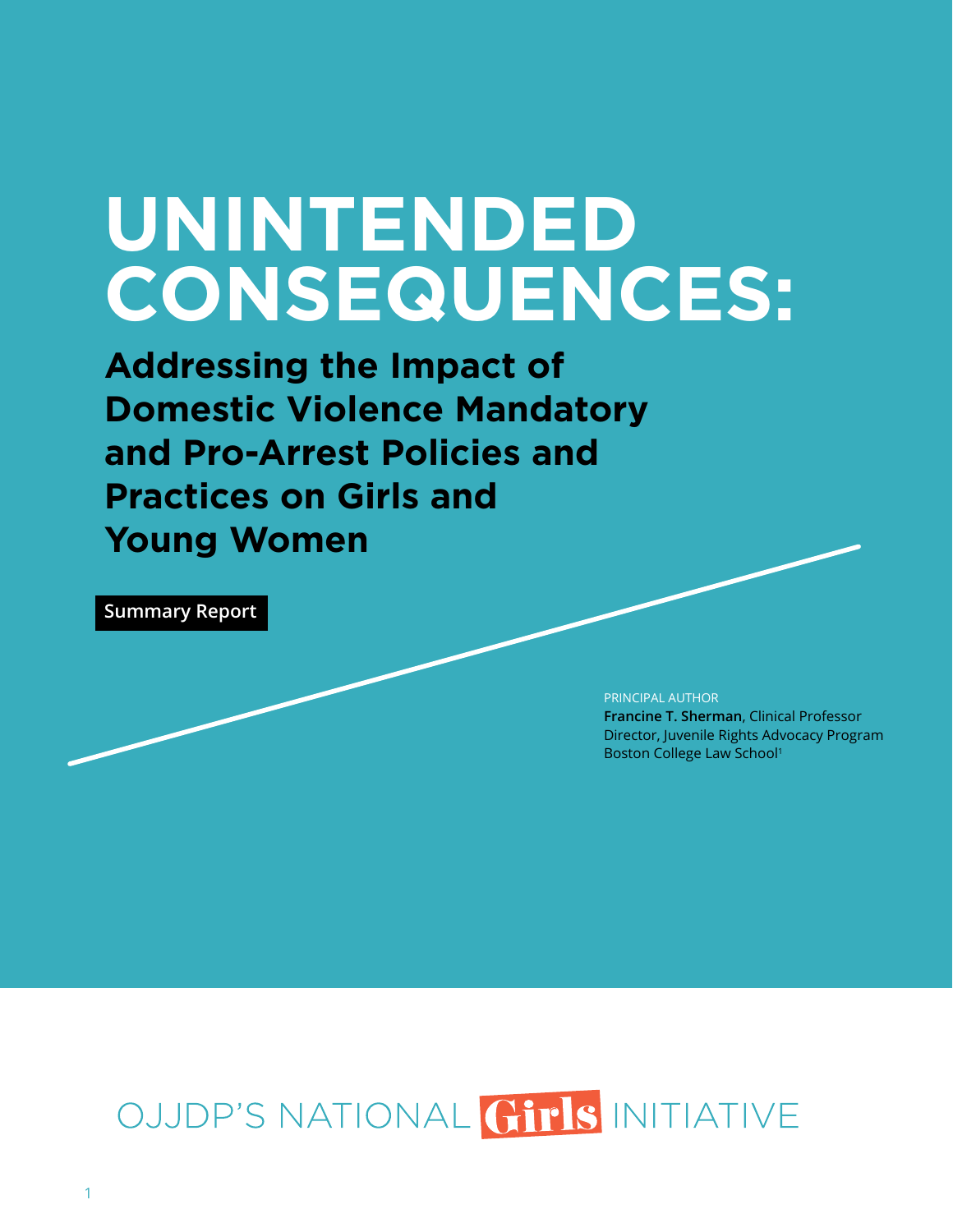## **About this Report**

On March 10-11, 2016 the Office of Violence Against Women (OVW) and the Office of Juvenile Justice and Delinquency Prevention (OJJDP), brought together a group of advocates representing the violence against women and juvenile justice reform for girls communities.<sup>2</sup> The Roundtable was convened by OJJDP's National Girls Initiative to:

- Begin a conversation about the unintended consequences and impact of mandatory and pro-arrest domestic violence policies on girls, young women, and women, as well as the disproportionate impact on communities of color; and
- Identify areas for future policy and practice reform through collaboration between juvenile justice advocates, advocates for girls, and domestic violence advocates.3

This paper arose from that Roundtable and provides background information and describes the issues discussed, a set of principles identified by participants, the issues discussed and research gaps. Additionally it highlights promising future federal, state and local directions to ensure that girls and young women are not criminalized for behaviors resulting from experiences of trauma and that they are able to access services and support to help them experience a safe, violence-free passage to adulthood.

The National Girls Initiative acknowledges that adolescent boys and girls can be violent in their families, with serious consequences, and, at times, that their behaviors must be understood and addressed so family members are safe. However, to address in-home adolescent violence, it is important to understand its developmental context and guard against unintended consequences that result from a single criminal justice system response to a complex and nuanced situation. It is our hope that this paper will serve as a foundation for a broad and ongoing conversation aimed at addressing all forms of gender violence, developmentally, across the life span.

The Roundtable that informed this publication was supported by Grant# 2013-JI-FX-K007 awarded by the Office of Juvenile Justice and Delinquency Prevention, Office of Justice Programs, U.S. Department of Justice. The opinions, findings and conclusions or recommendations expressed in this publication are those of the author(s) and do not necessarily reflect those of the Department of Justice.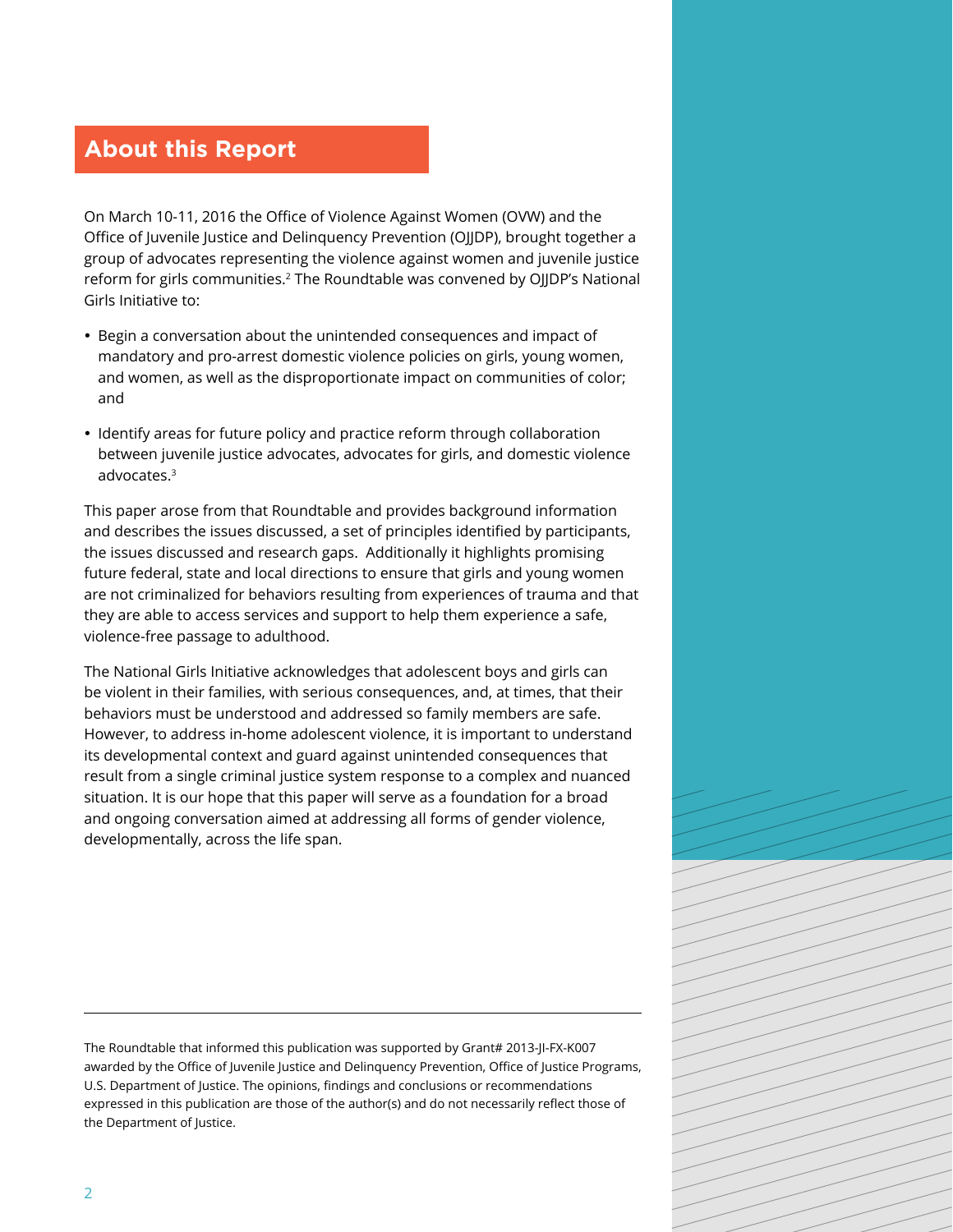#### **Shared Principles**

Advocates and policy-makers representing the violence against women and juvenile justice reform for girls communities who attended the Roundtable found that they had much in common. These shared principles can help frame and further organize the ongoing conversation and response.

#### **1 Acknowledging the role of oppression**:

Layers of structural oppression – race, gender, sexual orientation, gender identity, ability, and socio-economic level – play an enormous role in policing, prosecuting and processing cases of in-home violence and conflict. These intersecting forms of oppression shape the social context for girls and women throughout the life-span. The unintended consequences of mandatory and pro-arrest policies on girls, like the policing of sexuality and history of violence against both girls and women of all ages, exists within and is shaped by this larger social context. Promoting relationships and autonomy for girls and young women by confronting layers of structural oppression is a framework shared by the violence against women and juvenile justice reform for girls' communities.

#### **2 Inclusion and collaboration with girls and young women of color:**

The leadership and experiences of cis and trans girls and young women of color who have experienced arrest and detention for intra-family in-home assaults in the juvenile justice system must be central to all efforts to develop promising practices and solutions.

#### **3 Rejecting paternalism:**

The Violence Against Women Act (VAWA) was passed, in partial response to historic paternalism and sexism that characterized domestic violence and sexual assault as "private" family matters tacitly condoned by the community and official systems. Today, forces of paternalism often result in juvenile justice systems that funnel low risk girls into detention for domestic battery ostensibly to "keep girls safe" when there is an intrafamily conflict in the home.

#### **NATIVE AMERICAN GIRLS AND WOMEN: THE IMPACT OF HISTORICAL OPPRESSION AND TRAUMA.**

One profound illustration of the multi-generational and pervasive impact of this oppression is the struggle of girls and women in Tribal communities:

- • At each stage of the juvenile justice process, Native American girls enter and move through the juvenile justice system at rates dramatically disproportionate to white girls and to their presence in the population.
- **Adult Native American** women are also disproportionately represented among women who experience intimate partner violence and sexual assault.

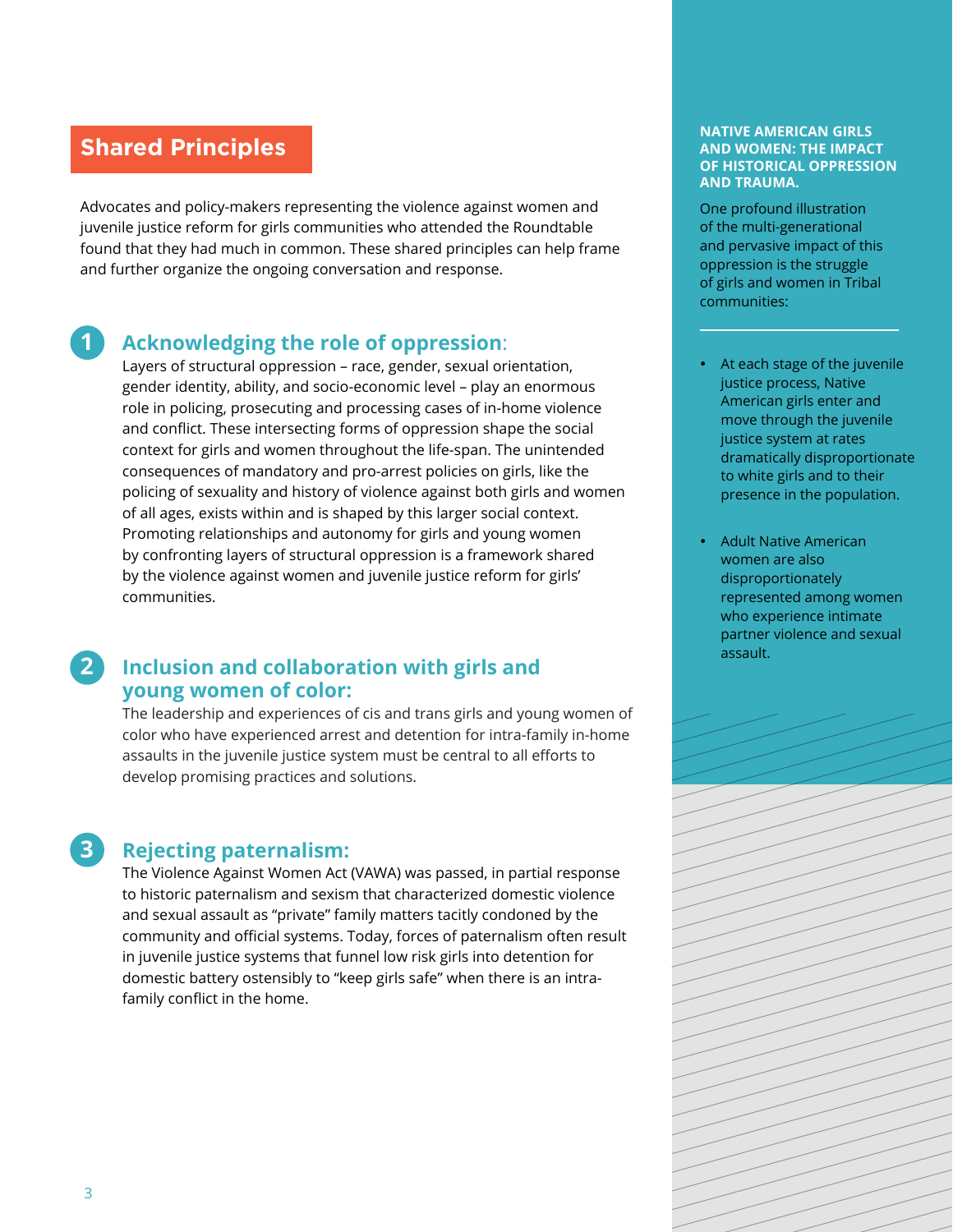#### **4 Recognizing the impact of abuse:**

Girls charged with in-home assault report experiencing high rates of violence in their homes or communities including high rates of sexual abuse.<sup>4</sup> Vulnerability to these experiences and the resulting trauma is shared by girls and women, extends over the life-span and, indeed, many girls in the justice system grow up to experience intimate partner violence or sexual assault as adult women.

#### **5 Changing our language:**

Reduced criminalization and a more robust, integrated and youth-specific, community-driven response to violence against girls is a promising policy direction. This reduced emphasis on the criminal justice response and expansion of the community response will require that language used to describe youth in-home assault and battery become less criminal-focused, using less "adult" terms (e.g. "domestic violence"), and more focused on addressing the needs of youth and their families.

#### **6 Balancing the need for objective rules with the need for discretion:**

The tension between objective and discretionary decision-making in the adult and juvenile justice systems is a struggle for both the violence against women and the juvenile justice reform for girls' communities. In both cases that tension has revolved around the complicated ways in which the design and exercise of decision-making has driven increased gender, racial, and ethnic disparities in the juvenile and criminal justice systems.

It is our hope that this paper will serve as a foundation for a broad and ongoing conversation aimed at reducing the criminalization of girls' reactions to the violence in their lives by addressing all forms of violence against women and girls and childhood adversity, developmentally, across the life span.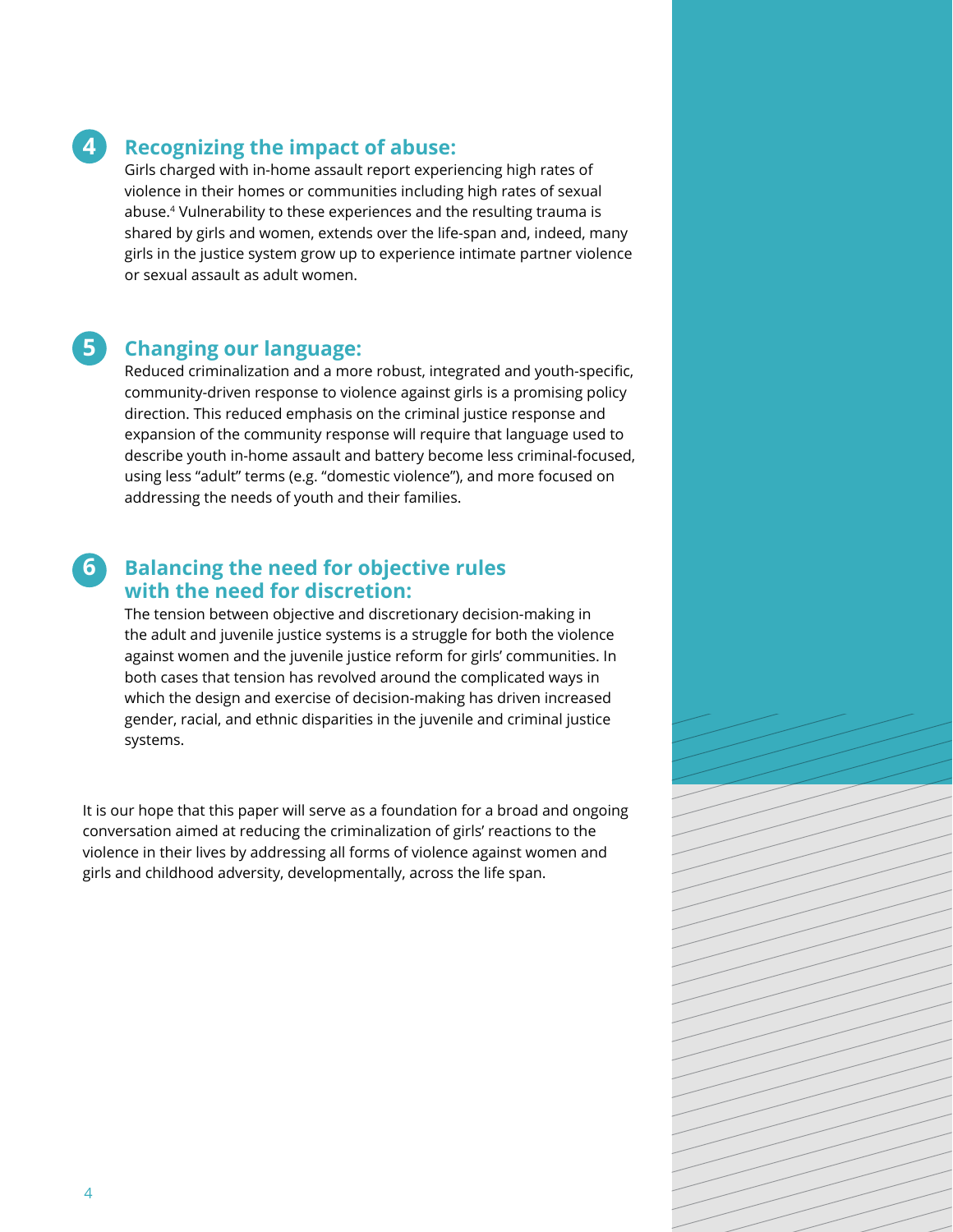#### **Issue Statement**

Girls, and particularly girls of color, are arrested and detained for intra-family in-home assaults at rates disproportionate to their overall share of the juvenile justice system.<sup>5</sup>

A significant number of these arrests and the girls' consequent justice system involvement are one unintended consequence of state laws and policies favoring mandatory arrest<sup>7</sup> of domestic violence offenders. Mandatory arrests laws were initially enacted by some states in the 1980's in response to growing concerns about an inadequate response by law enforcement to domestic violence offenses involving intimate partners. In the decade following passage of the Violence Against Women Act (VAWA, 1994), more states enacted mandatory arrest laws for domestic violence crimes.<sup>8</sup> Whereas the federal VAWA definition of domestic violence is more narrowly focused on intimate partner violence,<sup>9</sup> in many states the definition of domestic violence or family violence is so broad that it includes intra-family disputes between parent and child.<sup>10</sup> In this paper we consider the impact of arrest in cases where no or little injury is reported. The arrests of girls and young women from intra-family conflict often results in the criminalization of behaviors by girls in their homes that are reactions to their experiences of in-home violence and resulting trauma.

VAWA has provided critical protection and support for women experiencing intimate partner violence and sexual assault as well as teens experiencing dating violence. VAWA, however, was never intended to address intra-family disputes between parents and children. However, under state domestic violence laws, many law enforcement officers, arriving in homes in which girls are fighting with their parents or caregivers (including foster parents), often respond by making an arrest.<sup>11</sup> Indeed, the majority of states have either mandatory or pro-arrest domestic violence laws (22 states have mandatory arrest laws and 8 states have pro-arrests laws), while 21 states have laws that rely on officer discretion.<sup>12</sup>



#### **SHEILA**

Sheila<sup>6</sup> is 15 years old with a history of diagnosed ADHD and behavior problems at school and at home. Her parents recently split up and she's been living primarily with her mother who is dating a man she does not like. Jane frequently argues with her mom about the boyfriend, household jobs and school behavior. One evening, she throws her cell phone at her mother and runs to her room where she begins to tear things off the wall, threatening to hurt herself and her mother.

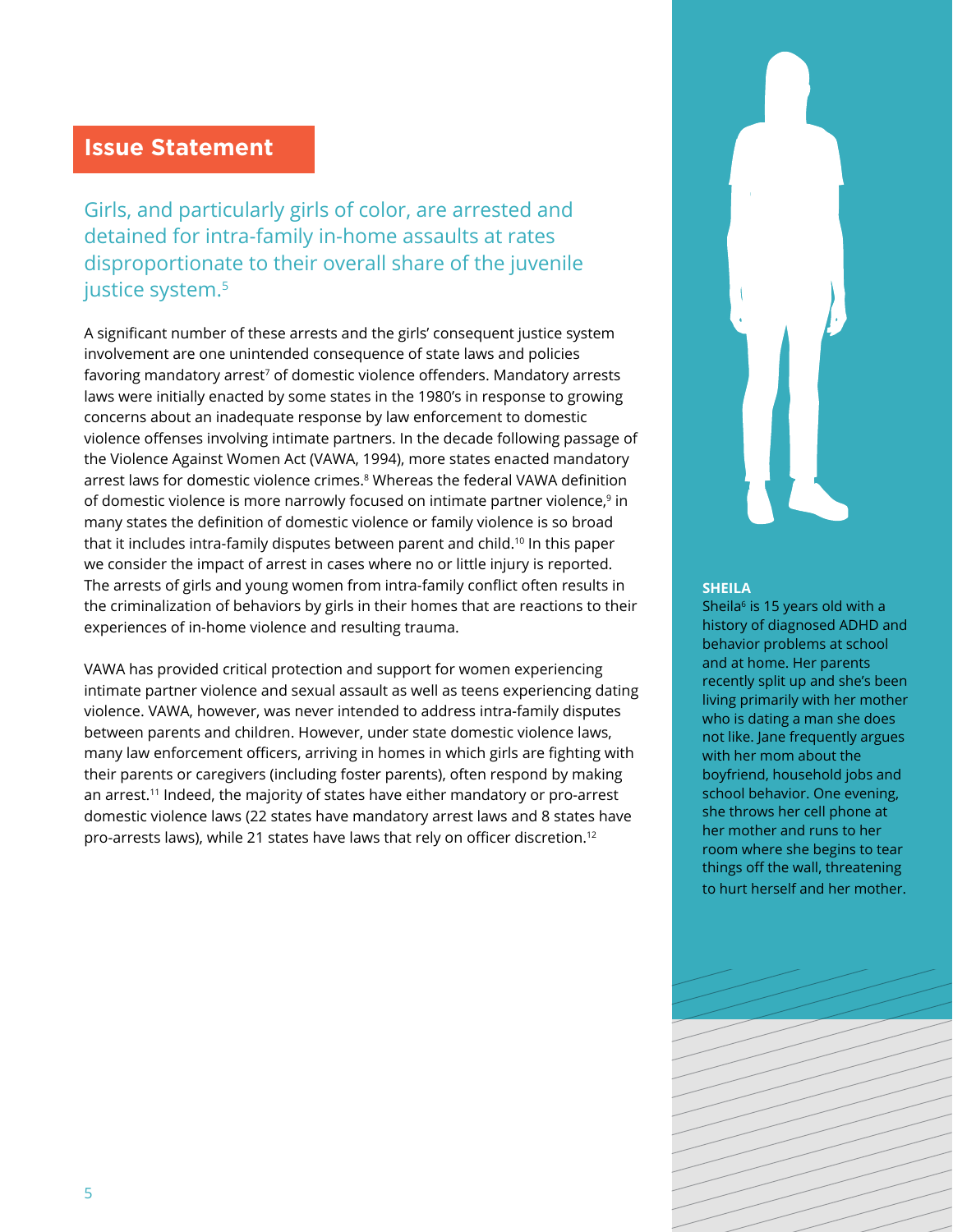While the majority of arrests for intra-family violence are of boys, in-home conflict is a significant pathway for girls involvement in the justice system and many of girls arrests are for simple assault of their mothers or caregivers with no or minor injury.<sup>13</sup> In 2012 girls were 38% of youth arrested for domestic offenses and 37% of youth arrested for simple assault, while they comprised 29% of all arrests nationally.<sup>14</sup> Consequently, this type of arrest deserves serious scrutiny as a gender-relevant policy while also noting the large number of boys similarly affected. The unavailability of data or lack of data coordination among law enforcement, courts and juvenile justice systems, as well as the range of possible charges make it impossible to fully assess the scope of the issue and its impact nationally. As a result, the scale of the issue is likely greater than can be known from available data.<sup>15</sup>



*Photo courtesy of The National Crittenton Foundation.* 



#### **WASHINGTON STATE'S DOMESTIC VIOLENCE STATUTE**

Washington state's legislative experience illustrates the tensions for states trying to address this complex issue and avoid unintended consequences and overreliance on a criminal justice response. Over the last few years, Washington State legislators have worked to find a political balance in addressing juvenile arrest for in-home violence. The original statute mandated arrest (in-custody) for any 16 and 17 year old suspected of assault towards a family member. Advocates for mandatory arrest in these situations argue that parents (most often mothers) have little recourse for demanding the legal system respond to threats to their safety without the legal authority for arrest. However, state data from police records show that over 85% of all juvenile arrests for in-home violence do not involve serious injury and girls were disproportionately charged and detained for assault toward a family member. Further, arrests for in-home violence are a primary contributor to detention stays with these youth making up one third of the detained population. Attempts to modify the statute by raising the age of arrest to 18 were proposed but did not pass in 2014 and 2015. In 2016, HB5605 raised the age of mandatory arrest to 18 while requiring that officers take 16 and 17 year olds into custody if requested by a parent. The bill further required detention facilities to book (but not necessarily detain) a youth of any age if brought to the facility for in-home assault. The bill was signed by Governor Inslee and will go into effect June 9, 2016.16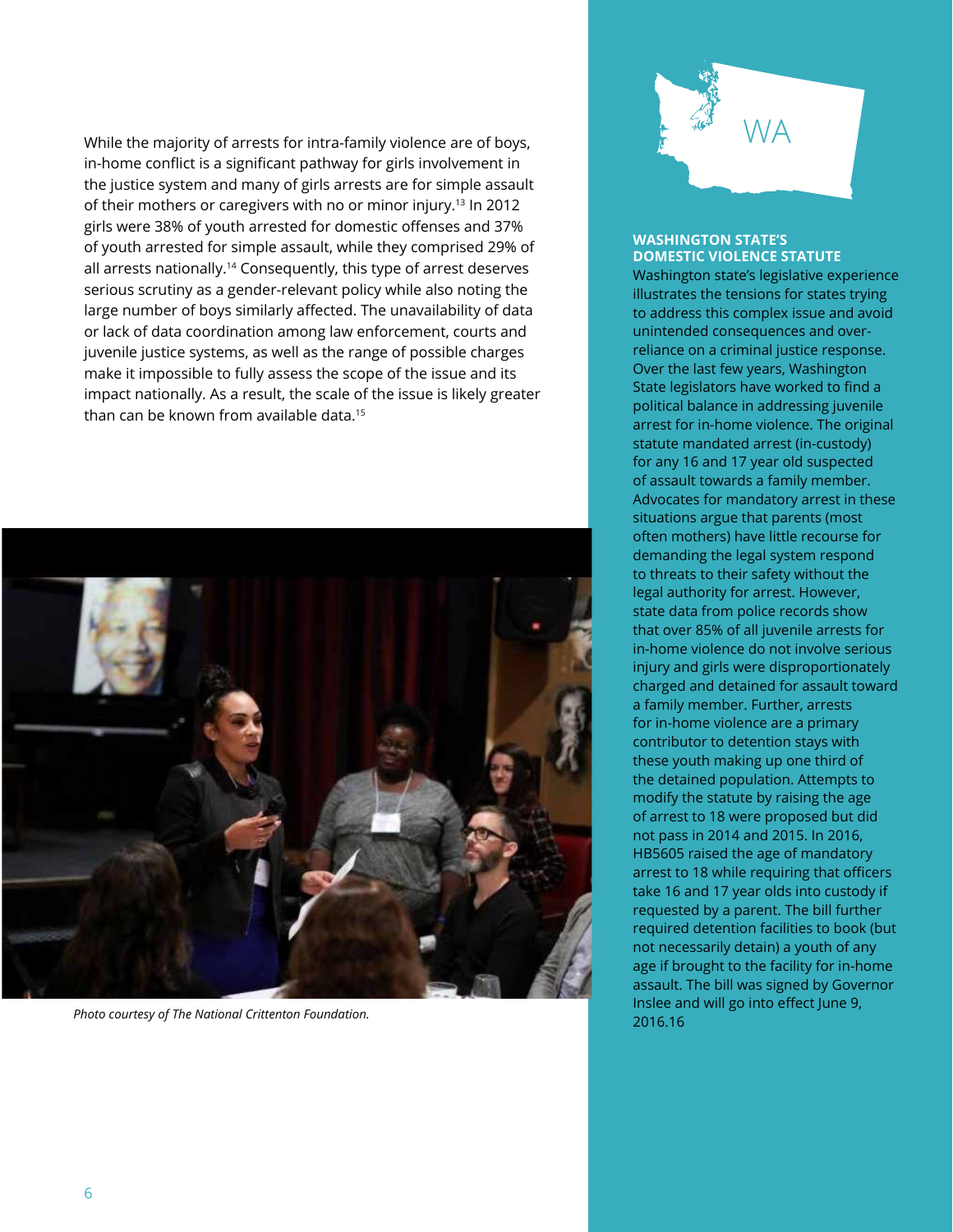#### **The Data**

At the Roundtable, four jurisdictions<sup>17</sup> presented data describing the course of the juvenile justice process for girls charged with in-home violence. That data portrait, across the four jurisdictions, tells a national story:

Domestic battery and assault charges<sup>18</sup> arise out of intra-family disputes in birth, foster (including kinship care), and group homes

These charges often arise from in-home fights between a daughter and her mother or other caregiver. Injury to the parent by the youth in these cases is rare.<sup>19</sup>

Domestic Assault and/or Battery are among the most common charges resulting in detentions of girls

Nationally, intersectional disparities exist throughout the juvenile justice system -- 61% of girls confined or incarcerated for all offenses, are girls of color<sup>20</sup> and of detained girls nationally, 40% identify as lesbian, bisexual, questioning, gender non-conforming or transgender (LBQ/GNCT).<sup>21</sup> Race and ethnic disparities also exist among girls charged and detained for in-home assault.<sup>22</sup>

In jurisdictions using objective risk assessment instruments, the majority of girls charged for in-home assault or battery score low as public safety risks, yet they are "overridden" into detention because they are from homes in which there is domestic violence.<sup>23</sup> As a result of these overrides, girls are detained as perpetrators of domestic battery when they are also the victims

Domestic violence charges, like many other charges in the juvenile justice system, often lead to secure detention from 24 hours to one month as the formal case moves through the justice system.

Relative to the number of arrests and detentions, few domestic battery cases are adjudicated or result in commitment or longer-term incarceration for the girl, often because the case is minor with no injury. Nonetheless, the girl is traumatized by arrest, handcuffing and, in some cases shackling, routine strip searches upon entry into detention, and the perception that she is being blamed for what is a family problem.

Research shows that in states with mandatory or pro-arrest laws, both boys and girls are more likely to be arrested for in-home assault than in states with discretionary arrest.<sup>24</sup>

Because girls are detained and incarcerated disproportionately to boys for technical violations of probation and warrants, once girls enter the formal justice system they are at risk of increased juvenile justice system involvement for failing to comply with system rules that often misunderstand their needs.25

 $\overline{\mathbf{O}}$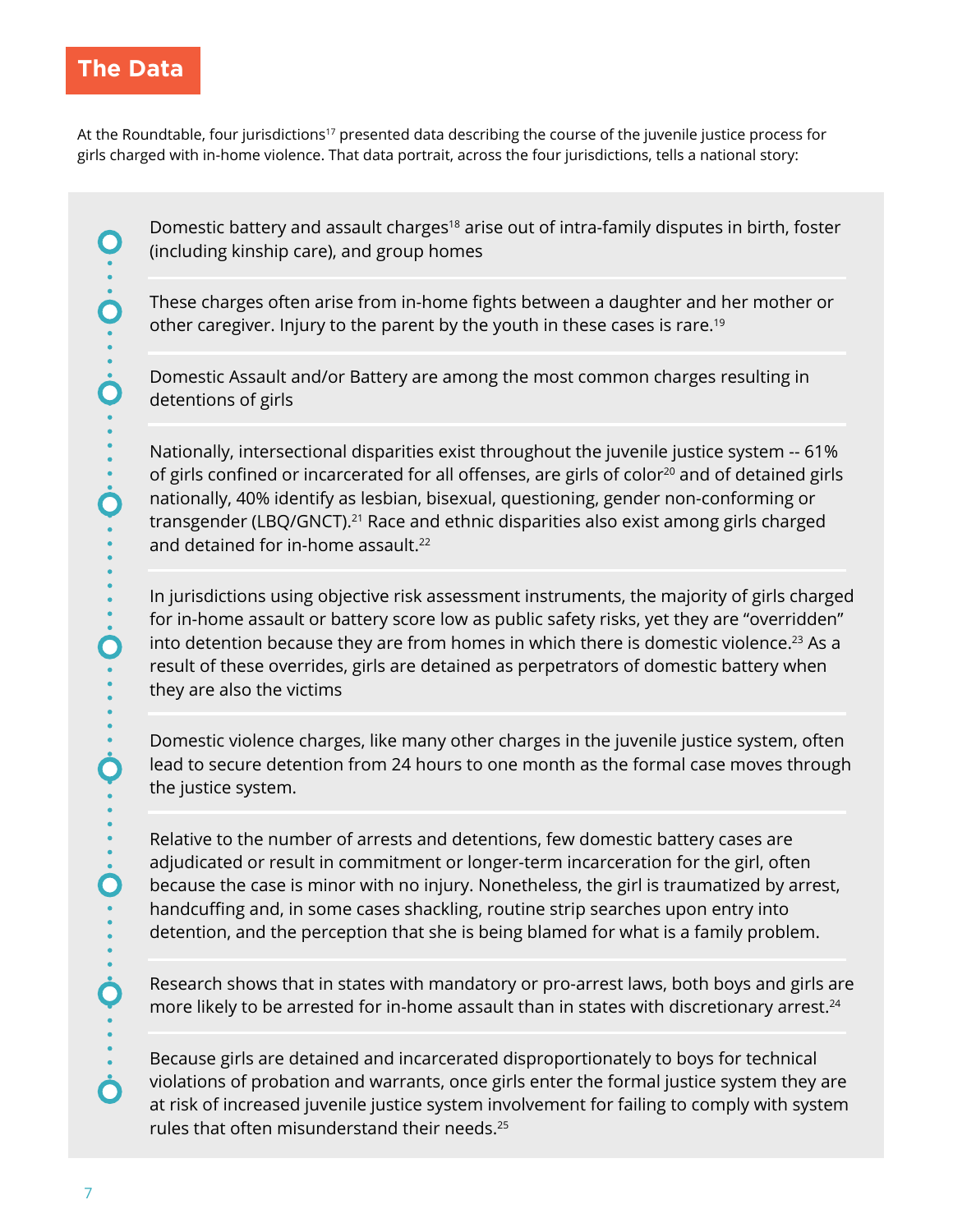### **Responses**

Juvenile justice systems are struggling to develop responses that reduce formal juvenile justice involvement and its collateral consequences and that do not punish the girl (youth) for behavior that may be a reaction to in-home violence and the resulting trauma.<sup>26</sup> Responses that engage and support girls and their families are among the most promising and include:<sup>27</sup>

- Anti-violence initiatives focused on reducing girls and women's interactions with the juvenile and adult criminal justice systems, increasing respect for their rights and dignity and reshaping responses to violence to uphold young women's agency and resilience (e.g., New York City Young Women's Initiative).<sup>28</sup>
- Alternatives to formal court processing that avoid a juvenile record (e.g., FIRS Program, King County, WA).
- Short-term non-secure shelter care to provide respite for the family and safety for the girl (e.g., Hennepin County, MN; Florida Domestic Violence Respite Care Services Program).
- Pre-petition diversion programming that engages the family in solutions including family programming, restorative justice processes, or family mediation (e.g., Step-Up curriculum).
- Reception Centers where police bring youth for assessment, triage and referral to services (e.g., Pima County, AZ Domestic Violence Alternative Center).
- Using validated tools to differentiate types of adolescent domestic violence developmentally, in light of the family context (e.g., the Adolescent Domestic Battery Typology Tool (ADBTT), which categorizes adolescent domestic battery into: Isolated, Defensive, Family Chaos and Escalating—each type corresponding to service options.)<sup>29</sup>



#### **JOANNE**

Between the ages of 12 and 16, Joanne was booked into detention four times for Battery, Domestic Violence, Assault, Threats/Domestic Violence, and Battery on a Household Member. The Fourth time she entered detention, at age 15, she reported being sexually abused and the detention center made a referral to protective services. She had run away from home a few times in her 15th year. At her fifth booking at age 16 she reported stress and depression and again reported sexual and physical abuse. Joanne ran from placements and so would end up back home or in detention. Her 6th detention booking was for a warrant for failing to appear in court. The intake worker reported that she was withdrawn and quiet and stated that she was in a lot of pain and tired. She was found to have two broken bones, which she said were from "being jumped" by her mother and uncle. At age 16 her grandmother became her temporary guardian. She went on to a transitional living program and never returned home.

Joanne, a victim of in-home sexual abuse and violence, was charged with12 domestic violence related crimes from ages 12-16. Her case was treated as delinquency rather than child welfare for all those years. The juvenile justice system frame blamed her rather than protected her and the child protective system wasn't even aware of her case until very late. The justice system re-traumatized rather than helped Joanne.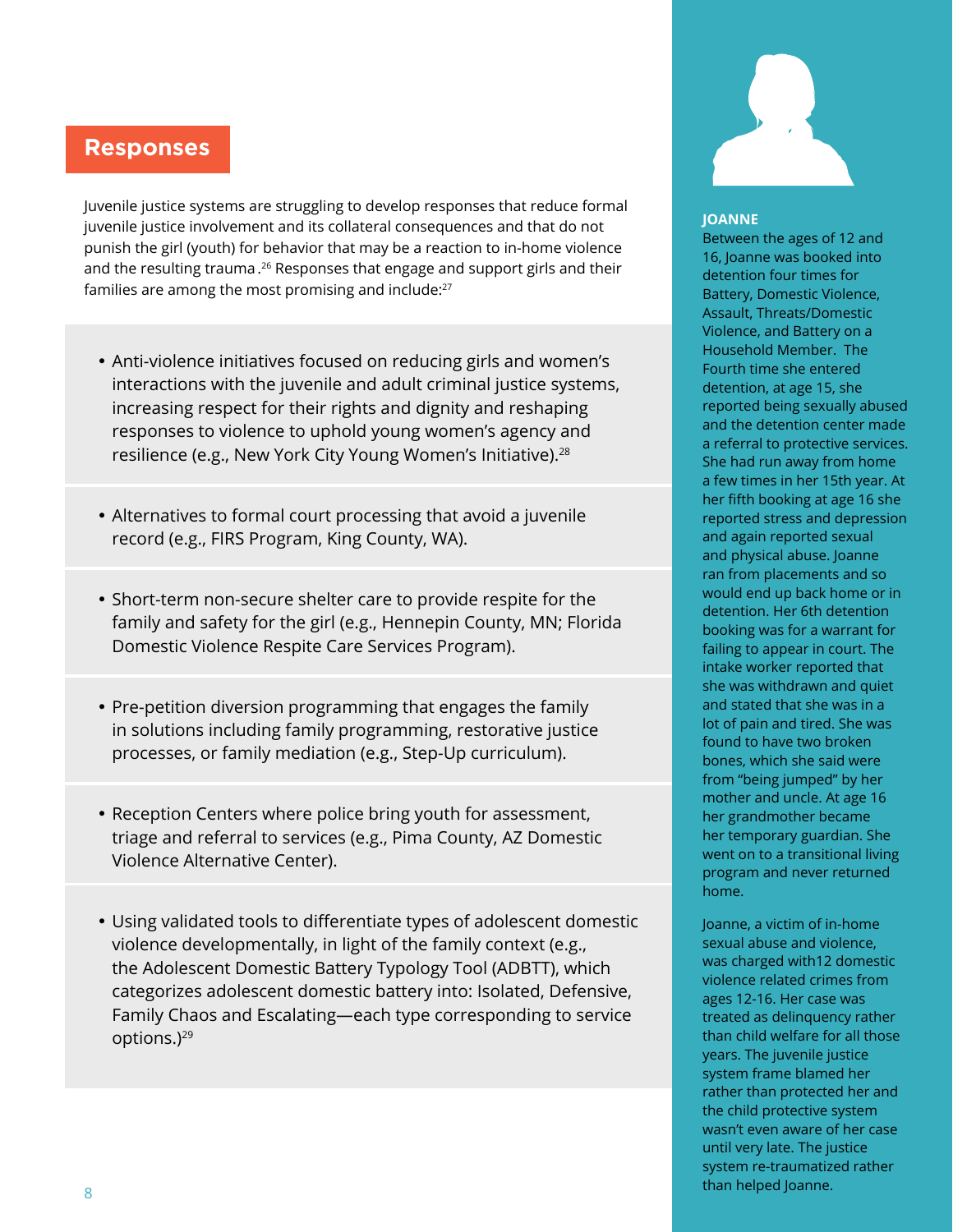However promising, these responses are almost exclusively developed by and located within state and county juvenile justice systems. What is almost universally missing, yet much needed, is a coordinated response with the involvement of the juvenile justice, child welfare and violence against women communities of advocates, as well as educational institutions, culturally specific organizations, service-providers and policy-makers.



*Photo by Tanya Robinson, The Whispers of Storytelling Documentary Photography* 



#### **PIMA COUNTY'S DOMESTIC VIOLENCE ALTERNATIVE CENTER (DVAC)**

The Pima County Domestic Violence Alternative Center (DVAC) was created in 2007 to provide an alternative to arrest and detention for youth who might otherwise have been charged with domestic violence and processed in the formal juvenile justice system. Consistent with national data, early DVAC data showed that from 2007- 2010 girls comprised 39% of youth referred to the center.30 Under the DVAC model, law enforcement responding to domestic violence involving youth, bring the youth to the center rather than to detention. At DVAC, youth are screened and assessed, and the family is connected to health, mental health and family support services including parenting support groups. From 2010 to 2013 DVAC resulted in an 89% reduction in detention referrals along with a 359% increase in DVAC referrals, signaling the need for this community-based response to in-home chaos and violence involving youth. Reception centers like DVAC can be operated by community based non-profit organizations or by juvenile court probation, but data should be monitored to ensure they do not widen the net of girls entering the justice system, but rather provide an "off-ramp" to formal system involvement and an opportunity for families to engage with community-based services. 31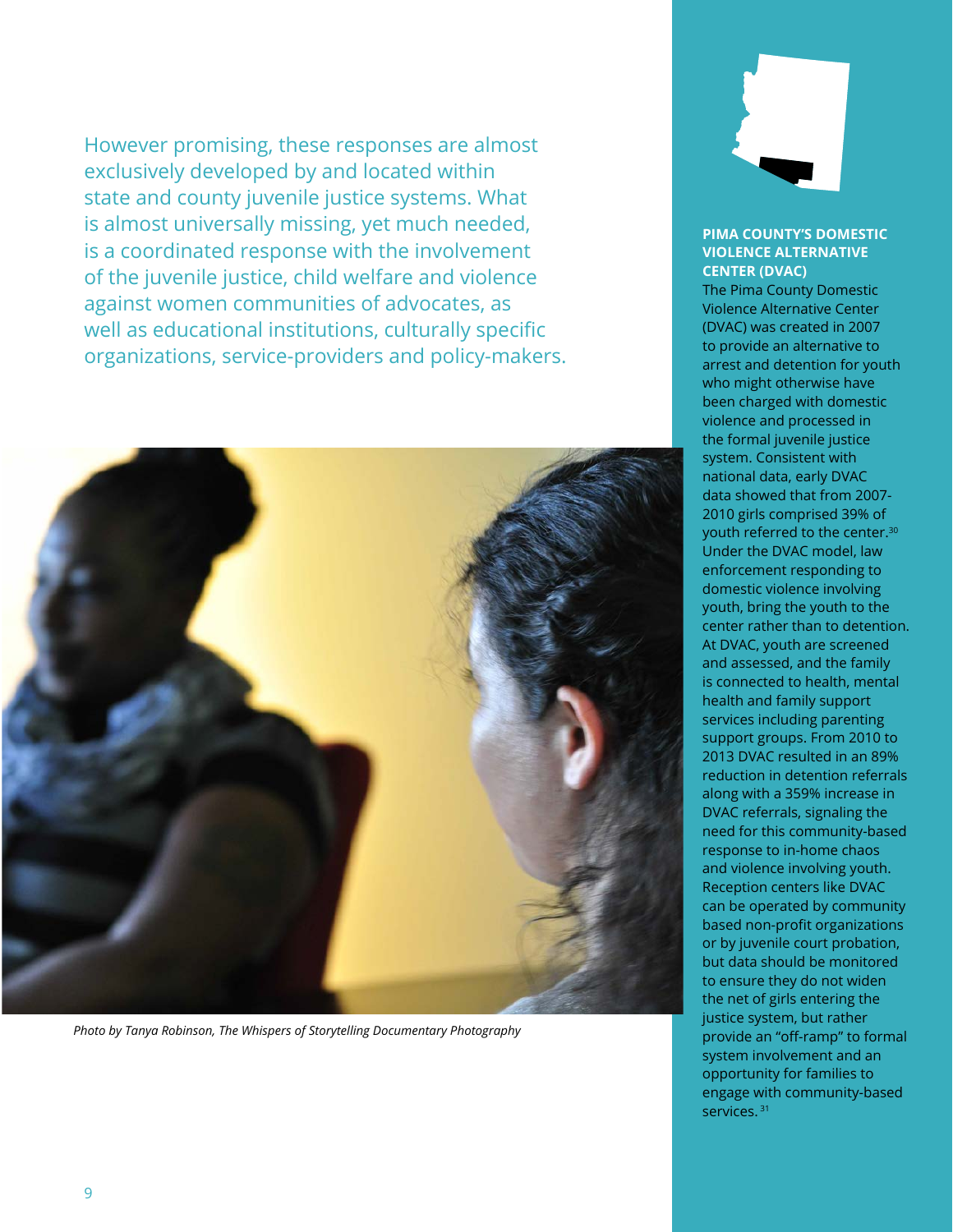#### **Questions and Future Directions: Continuing the Conversation**

Roundtable participants identified research gaps and promising directions for the continuing conversation and addressing the problem. These suggestions are necessarily general, representing a starting point and general directions that federal, state, and local responses might take.

#### **Research Gaps**

- **1** Targeted data collection and analysis is needed to fully understand the ways youth across the gender spectrum are arrested and move through the justice system for in-home assault, and the extent to which that varies in mandatory, pro-arrest, or officer discretion jurisdictions. Identification and research evaluation of effective programs and alternatives to arrest are also needed. This research should be supported federally and be designed to generate program and practice models that can be applied and brought to scale in a range of communities.
- **2** Research is needed on the ways family and community violence and the resulting trauma are a determinate of health for youth across the gender spectrum. This research should help develop a public health frame to address the issue of criminalizing youth for in-home abuse and assault.
- **3** Recent research shows that Lesbian, Gay, Bisexual, Questioning, Gender Non-conforming and Transgender youth comprise a significant share od arrested and detained youth and that many of these youth have experienced family rejection, homelessness and running away.<sup>32</sup> Research is needed, however of the role arrests for domestic battery or assault resulting from in-home chaos and violence plays in their arrests, detentions and presences on the juvenile justice system.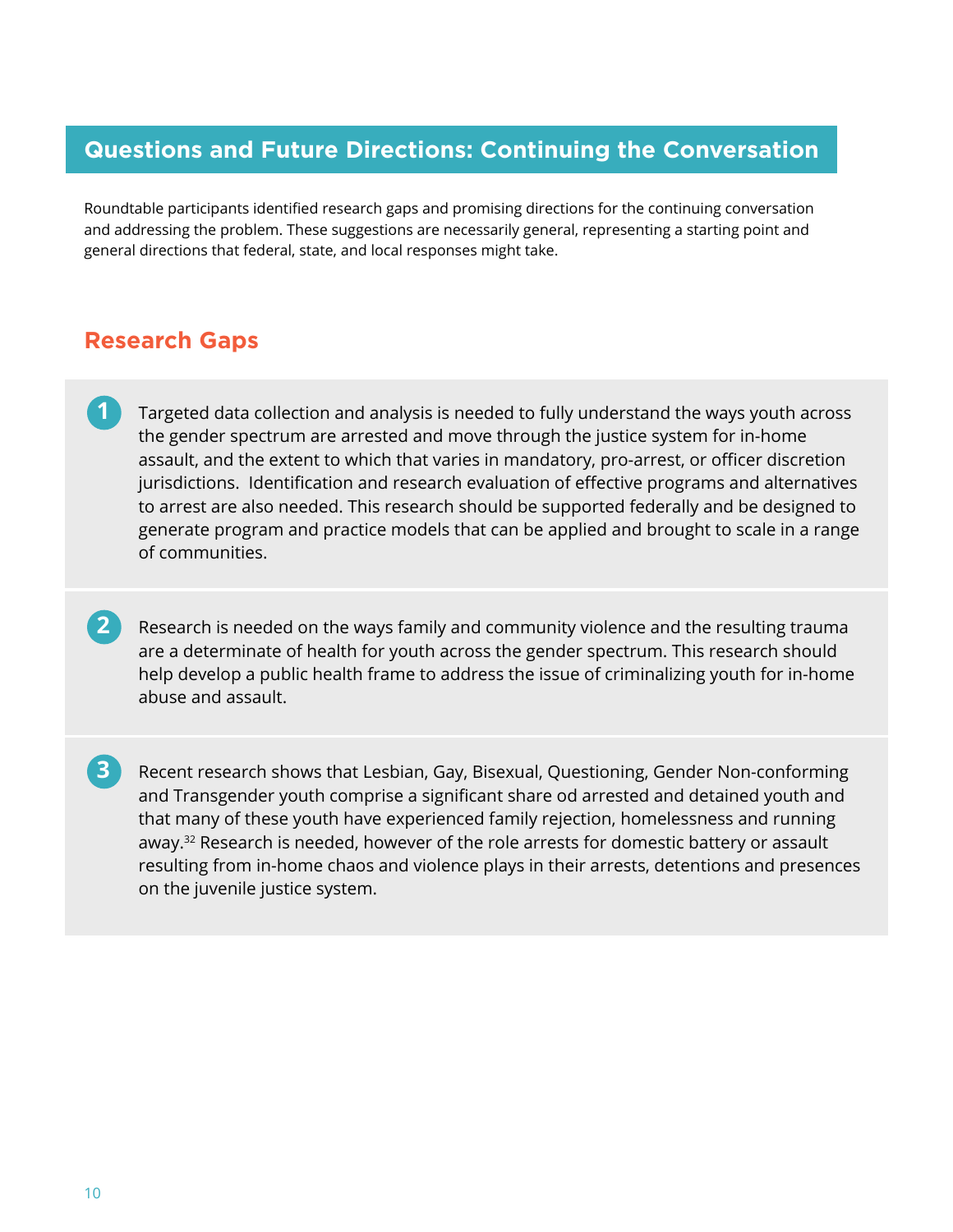#### **Promising Directions**

- **1 Vertically and horizontally coordinated** responses are critical. Child welfare, juvenile justice, law enforcement, the courts, educational systems, domestic violence and sexual assault programs, housing and public health sectors are all essential to an effective response which must occur at federal, state and local levels.
- **2** Increased awareness is needed among policy-makes, advocates, service providers, culturally specific organizations, and the public, of the ways in which girls and all youth are criminalized for behaviors that are often the result of experiencing inhome violence as well as the resulting harms and alternative supportive solutions.
	- **3** The criminalization of girls for inhome violence and the role of state mandatory or pro-arrest laws should be included in policy discussions at the local, state, tribal and national level, and should include advocates and service providers in the fields of both domestic and sexual violence, as well as juvenile justice. Additionally, these issues should be taken into consideration in the implementation and reauthorization of federal legislation, including the Violence Against Women Act, the Family Violence Prevention and Services Act, the Juvenile Justice Delinquency Prevention Act, and the Child Abuse Prevention and Treatment Act, among others.
- **4**  Law enforcement responses to inhome violence involving minors plays a prominent role in the criminalization of girls and they should be fully engaged in discussions about how the current response has driven increased gender, racial and ethnic disparities in the juvenile and criminal justice system as well as the design of a more developmentally appropriate and community based response.<sup>33</sup>
- **5**  OJJDP's Girls Policy supports collaboration among "[S]tate and national juvenile justice advocates, state and national law enforcement agencies, and state and national domestic violence coalitions…to amend mandatory arrest policies for domestic violence, increasing discretion, and ensuring those policies focus on intimate partner violence and adults, not on youth and intra-family conflict."34 This focus area is part of a recent OJJDP program announcement to fund states and local communities to reform juvenile justice systems for girls and is one example of how federal agencies can use their convening and funding authority to support local change on this issue.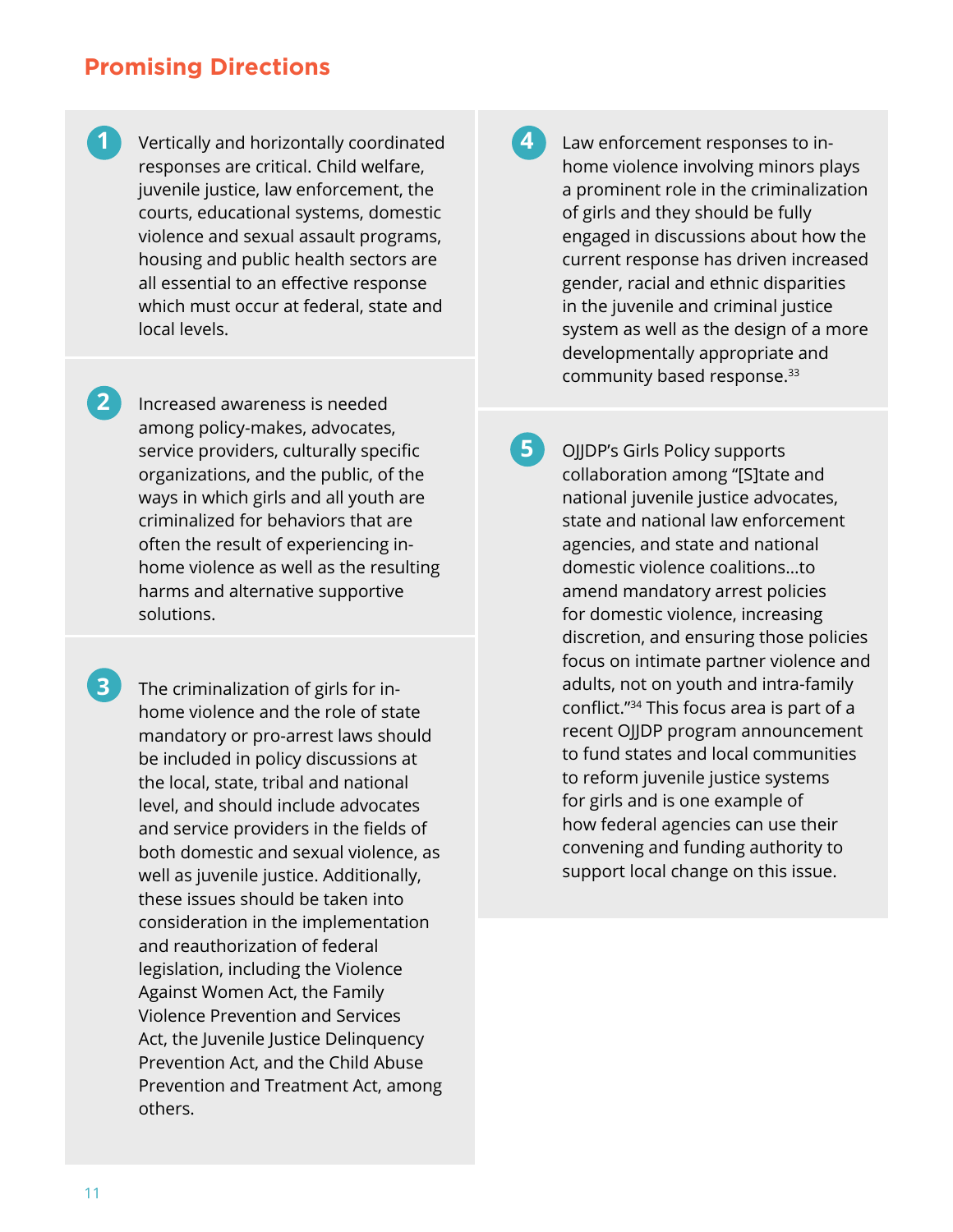Consistent with a coordinated response, there are potential opportunities for federal legislative, programmatic and funding initiatives to demonstrate leadership and stimulate effective responses to this issue in the following federal laws and agencies:

**6** 

- Child Abuse Prevention and Treatment Act (CAPTA)
- Adoption Assistance and Child Welfare Act (AACWA/ASFA)<sup>35</sup>
- Fostering Connections and Adoption Assistance Act
- Victims of Crime Act (VOCA)<sup>36</sup>
- Substance Abuse and Mental Health Services Administration (SAMHSA)37
- Department of Housing and Urban Development (support for housing for teens $)^{38}$
- Department of Education (ESSEA)
- Further analysis is required to identify and develop model state domestic violence legislation that prioritizes officer discretion and alternative approaches in dealing with youth involved in intra-family conflict.39 Law enforcement and justice system training on research on adolescent domestic battery, gender disparities and biases, and appropriate responses should be developed.
- **8**  State Domestic Violence and Sexual assault Coalitions are necessary partners on this issue and should be encouraged to work with state and county juvenile justice systems

to analyze the issue in each state, identify funding, develop collaborative programming and advocate for system and legislative reforms to reduce girls arrests and divert them from the justice system.

- **9**  Trauma and experiences of in-home violence and sexual assault are significant determinants of health for young women making state Medicaid, and public and community health systems a logical resource for wraparound services that could target this population and create responses other than formal juvenile justice processing.
- **10** Among Roundtable participants there was discussion that the most effective solutions are truly "ground up." In local communities cultural values shape robust, community-focused solutions. Local solutions are also critical to frame the particular violence girls and young women experience in local terms.
	- **11** All effective policy and programmatic solutions must include developing girl and young women leaders to speak out and play leadership roles in the development of policy and influencing policy-makers in improving domestic violence and juvenile justice policies and laws. That genuine leadership must be cultivated on a local level.

**7**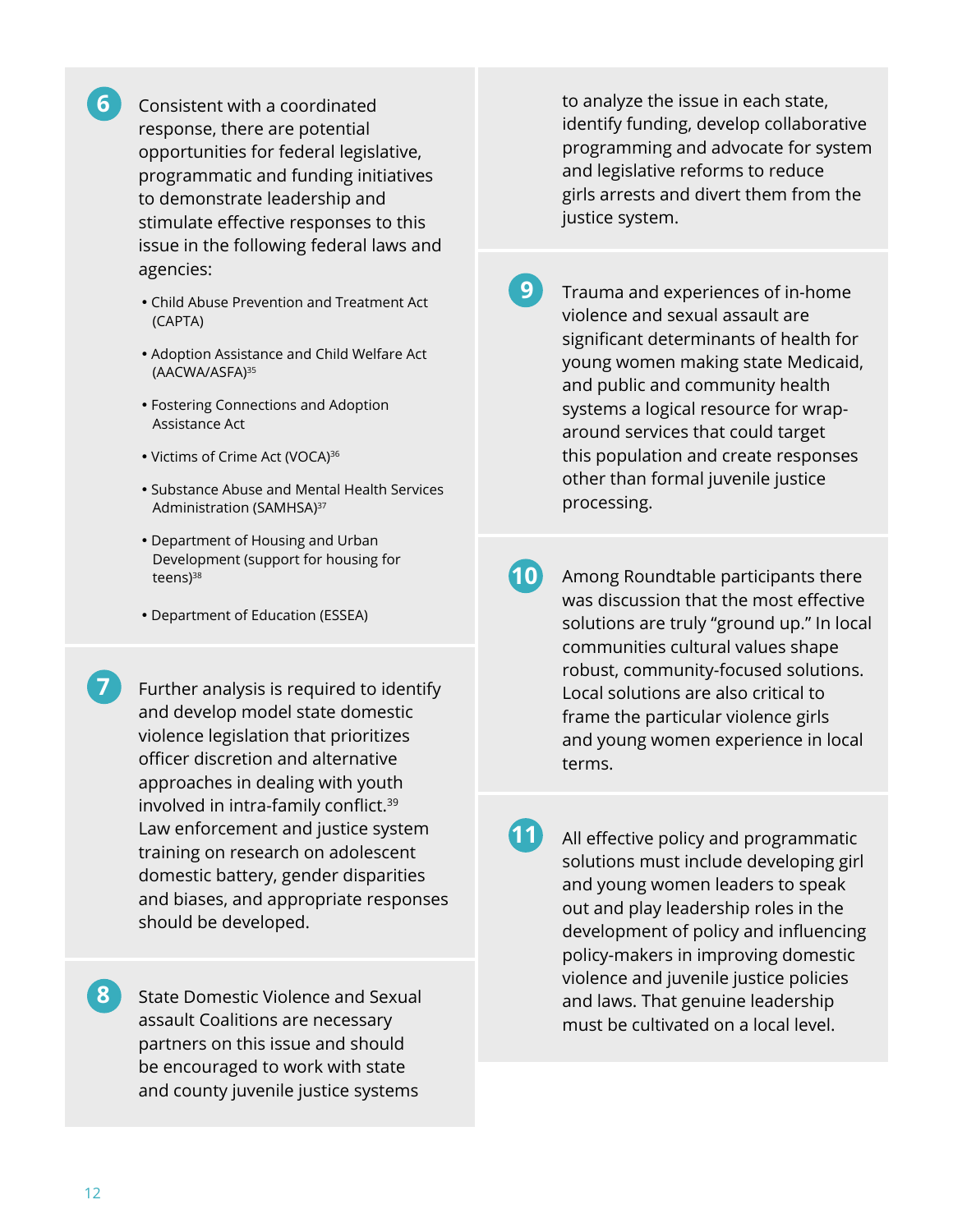

The Roundtable convened by the National Girls Initiative for the Office of Juvenile Justice and Delinquency Prevention, in collaboration with the Office on Violence against Women, was a historic conversation between advocates representing the violence against women and juvenile justice reform for girls' communities. These communities are united in a shared commitment to creating safe and violence- free lives for girls from birth through adulthood. Roundtable participants agreed that girls should not be criminalized for behaviors resulting from experiences of in-home violence and/or sexual assault and that coordinated, supportive services at the local and state level, with federal leadership, are essential ingredients to an effective response. Through the conversation participants identified shared principles and explored possible directions for research and policy. The Roundtable was the beginning of a conversation and we hope this paper will serve as a foundation for that conversation to continue and expand.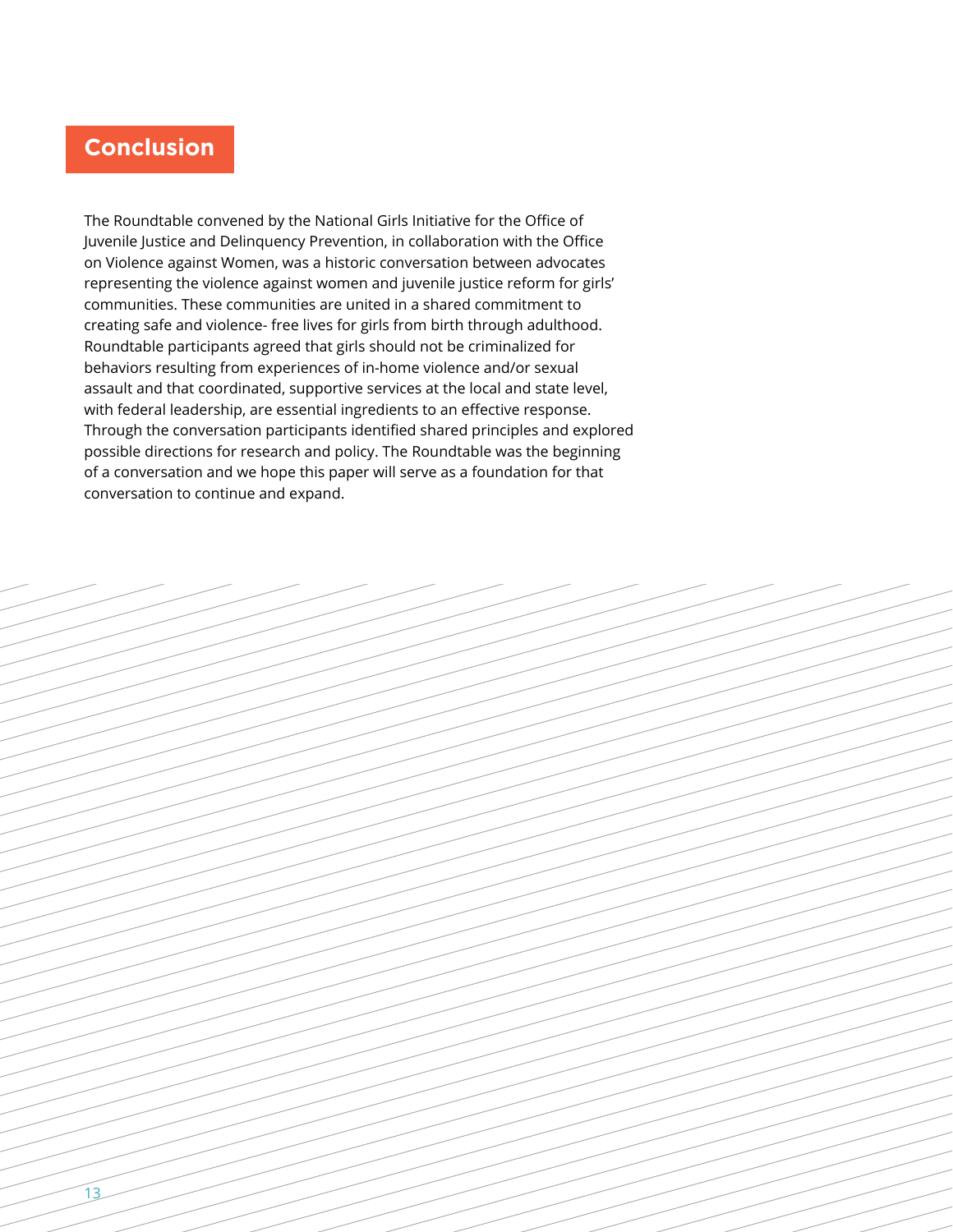#### **Sources**

This Summary Report was written in collaboration with NGI team members, Jeannette Pai-Espinosa and Samantha Lopez, and Roundtable participants, Denise Gamache, Kelly Miller, Karma Cottman, Sarah Cusworth Walker and Wendy Nussbaum.

2 See Appendix A for a full list of attendees.

3 See Appendix B for the Roundtable Agenda.

4 Wendy Nussbaum, "Adolescent Domestic Battery: Why So Many Girls?" (presentation, Unintended Consequences Roundtable, Washington DC, March 10, 2016)."event":"Unintended Consequences Roundtable","event-place":"Washington DC", "author":[{"family":"Nussbaum","given":"Wen dy"}],"issued":{"date-parts":[["2016",3,10]]}}}] ,"schema":"https://github.com/citation-stylelanguage/schema/raw/master/csl-citation. json"}

5 Francine T. Sherman and Annie Balck, "Gender Injustice: System-Level Juvenile Justice Reforms for Girls," 2015, http://www.nationalcrittenton.org/genderinjustice/. See generally, OJJDP Statistical Briefing Book. Online. 2015, http://www. ojjdp.gov/ojstatbb/corrections/qa08209. asp?qaDate=2013.

6 This and other illustrations used in this paper are real cases. In all cases the girls' names have been changed.

7 The term "mandatory arrest" refers to any state or local law or police policy that requires a police officer to make an arrest when responding to a domestic violence call if there is probable cause to believe domestic violence has occurred.

8 VAWA 1994 and its 2000 reauthorization offered grant funding to encourage states and local jurisdictions to implement mandatory or pro-arrest policies or programs regarding domestic violence offenders. The 2005 VAWA reauthorization changed the statute, amending this grantprogram purpose area and recommending only "pro-arrest" policies or programs. *See* 42 U.S.C. § 3796hh(b)(1) as amended.

**9** VAWA defines domestic violence as follows: " The term 'domestic violence' includes felony or misdemeanor crimes of violence committed by a current or former spouse or intimate partner of the victim, by a person with whom the victim shares a child in common, by a person who is cohabitating with or has cohabitated with the victim as

a spouse or intimate partner, by a person similarly situated to a spouse of the victim under the domestic or family violence laws of the jurisdiction receiving grant monies, or by any other person against an adult or youth victim who is protected from that person's acts under the domestic or family violence laws of the jurisdiction." 42 U.S. C. § 13925(8).

10 Many states do not have specific "domestic" assault or battery statutes (see Battered Women's Justice Project National Center on Protection Orders and Full Faith & Credit, "State Statutes: Misdemeanor Crimes of Domestic Violence," 2015, http:// www.bwjp.org/assets/documents/pdfs/ ncpoffc-state-statutes-misdemeanorcrimes-of-domesti.pdf). These statutes are obviously very broad (e.g., WI Stat. sec. 940.19). Some states do define "domestic assault" but almost always include family and household members (see e.g. MN 609.2242). Statutory definitions of "domestic abuse" in civil statutes (e.g., Protection From Abuse statutes) typically include family and household members, e.g., WI Stat. sec. 813.12 (see, Battered Women's Justice Project National Center on Protection Orders and Full Faith & Credit, "Protection Order Definition Matrix," 2015, http://www.bwjp. org/ncpoffc-protection-order-definitionmatrix.pdf).

11 There is a need for law enforcement training on adolescent development, gender and trauma informed approaches and family engagement in cases of in-home violence involving adolescent girls and boys. This training would be consistent with the principles detailed in: Office on Violence Against Women, "Identifying and Preventing Gender Bias in Law Enforcement Response to Sexual Assault and Domestic Violence," Policy Guidance (Washington DC: US Department of Justice, 2015), https://www.justice.gov/ opa/file/799366/download.

12 Fifty states and the District of Columbia have domestic violence laws, the majority of which reflect pro-arrest or officer discretion policies; 29 of these have primary aggressor provisions in their laws. Only 7 states except or limit pro-arrest policies so they do not apply with the same force to minors. See, American Bar Association Commission on Domestic & Sexual Violence, "Domestic Violence Arrest Policies," March, 2014, http://www.americanbar.org/content/ dam/aba/administrative/domestic\_violence1/ Resources/statutorysummarycharts/2014 Domestic Violence Arrest Policy Chart. authcheckdam.pdf.

13 See, Kevin J. Strom et al., "Policing Juveniles Domestic Violence Arrest Policies,

Gender, and Police Response to Child–Parent Violence," *Crime & Delinquency* 60, no. 3 (April 1, 2014): 427–50.

14 Charles Puzzanchera, "Juvenile Arrests 2012," (Washington, D.C.: U.S. Department of Justice, Office of Justice Programs, Office of Juvenile Justice and Delinquency Prevention, 2014): 3, http:// www.ojjdp.gov/pubs/248513.pdf.

15 Some national data does exist. Research estimates the number of adolescents who have hit their parents at least once as ranging anywhere from 3-20%. See Claire Pedrick Cornell and Richard J. Gelles, "Adolescent to Parent Violence," *Urban and Social Change Review*  15, no. 1 (1982): 8–14; Arina Ulman and Murray A. Straus, "Violence by Children against Mothers in Relation to Violence between Parents and Corporal Punishment by Parents," *Journal of Comparative Family Studies*, 2003, 41–60. Nationally, 7% to 13% of **all** juvenile arrests are for alleged violence on a parent. Gregory Routt and Lily Anderson, "Adolescent Violence towards Parents," *Journal of Aggression, Maltreatment & Trauma* 20, no. 1 (2011): 1–19.

16 Wash. Rev. Code. Ann §10.31.100(2) (c) (West, 2014), amended by 2016 Wash. Legis. Serv. Ch. 113 (S.B. 5605) (West).

17 The jurisdictions providing data analysis at the Roundtable were Washington State, Massachusetts, Hennepin County, Minnesota, and Bernalillo County, New Mexico. These jurisdictions were chosen because they have strong juvenile justice data capacities, histories of juvenile justice girls reforms and work on disparities in girls arrests for domestic violence, and are geographically diverse.

18 The definitions and nomenclature for behavior constituting domestic violence broadly varies by state. In this paper we use domestic battery, domestic assault, and domestic violence as shorthand but youth are often charged with other criminal conduct arising from intra-family disputes (e.g., threats).

19 See, e.g., Sarah Cusworth Walker, "Female Juvenile Arrests for Violence: Washington State Data 2011-2013," (presentation, Unintended Consequences Roundtable, Washington DC, March 10, 2016.

20 "Minority Proportion of Female Juveniles in Residential Placement, 2013," in *OJJDP Statistical Briefing Book.* Online. 2015, http://www.ojjdp.gov/ojstatbb/corrections/ qa08207.asp?qaDate=2013.

21 Angela Irvine and Aisha Canfield,